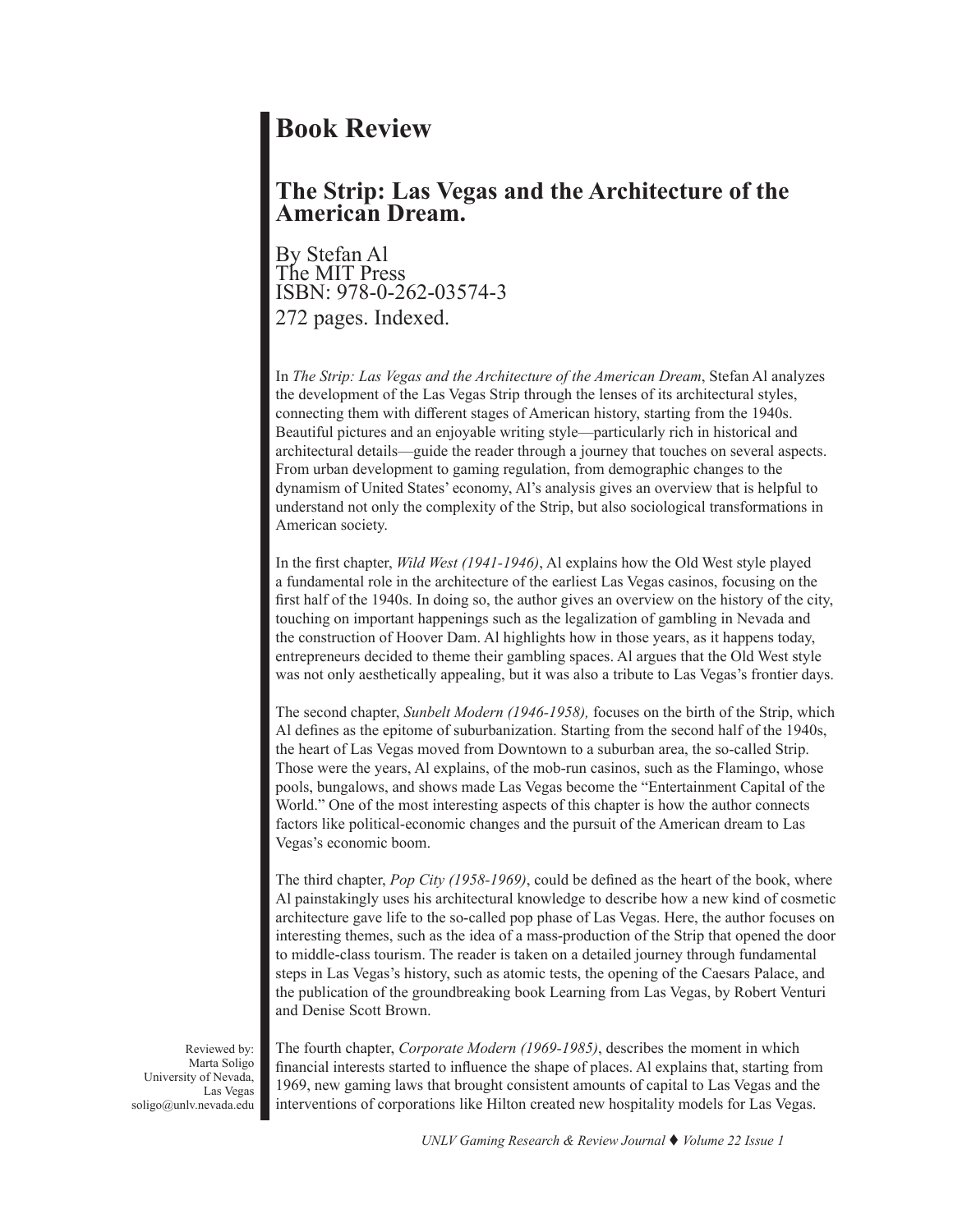This happened especially in terms of architecture. The author specifies how, through the use of technology, this new phase also modernized the gaming industry. Noteworthy in this chapter are also the portrayals of important personalities such as Howard Hughes and Kirk Kerkorian, followed by an interesting comparison with the design school of Bauhaus.

The fifth chapter, *Disneyland (1985-1995)*, gives an overview on the influence that Disneyland had on Las Vegas's hospitality models and architecture. Al explains how, starting from the second half of the eighties, Las Vegas began to focus on families and baby boomers, becoming the capital of themed attractions. Al is once again able to connect transformations in Las Vegas's hotels and casinos with broader socio-economic changes, such as the 1970s deregulation of consumer interest rates. The author concludes this chapter with a reflection on the term "Disneyfication" and its critiques.

In the sixth chapter, *Sim City (1995-2001)*, Al describes how, in the 1990s, postmodernist architecture became more focused on replicas of cultural heritage. Al explains that replicas of locations such as Venice and Paris raised the critiques of theorists, who defined the Strip as "fake." The author carefully analyzes the stress in the authenticinauthentic debate that still surrounds the city today.

The seventh and last chapter, *Starchitecture (2001-Present)*, explains the transition from the heritage-replica ages to contemporary art and architecture. In this section, Al is able to connect important elements of contemporary society to the new hotels and casinos that we find on the Strip today. With his detailed description, Al touches on aspects such as museums, celebrity culture, and public spaces, and in doing so, reviews topics that are fundamental in contemporary urban studies, ranging from the importance of public spaces to environmental debates.

In the concluding section of the book, Al argues that "America has changed along with Las Vegas" (p. 221). This chapter leaves the reader with a feeling that something more, especially in terms of the relationship between sociological changes and architecture, could have been written in this section. However, Al's work definitively fills a gap in today's scholarship. Although some topics he mentions are reiterated from other scholars' works on Las Vegas, this book makes a strong contribution in terms of going beyond architecture for architecture's sake. As several experts started arguing in the past years (Borer, 2017; Dickens 2011; Milligan, 2007; Moehring & Green 2005), it is important to look at topics like architecture as interconnected with the broader context. Al does so by looking at Las Vegas's architecture as intertwined with society, economy, urbanism, and other important themes. His book makes the reader view resorts and casinos as mirrors that reflect historical transformations and global changes. This aspect is important not only in giving a new, refreshing view of the Strip, but also in bringing to the surface that those attractions that often are defined as mere fake façades offer much more to reflect on.